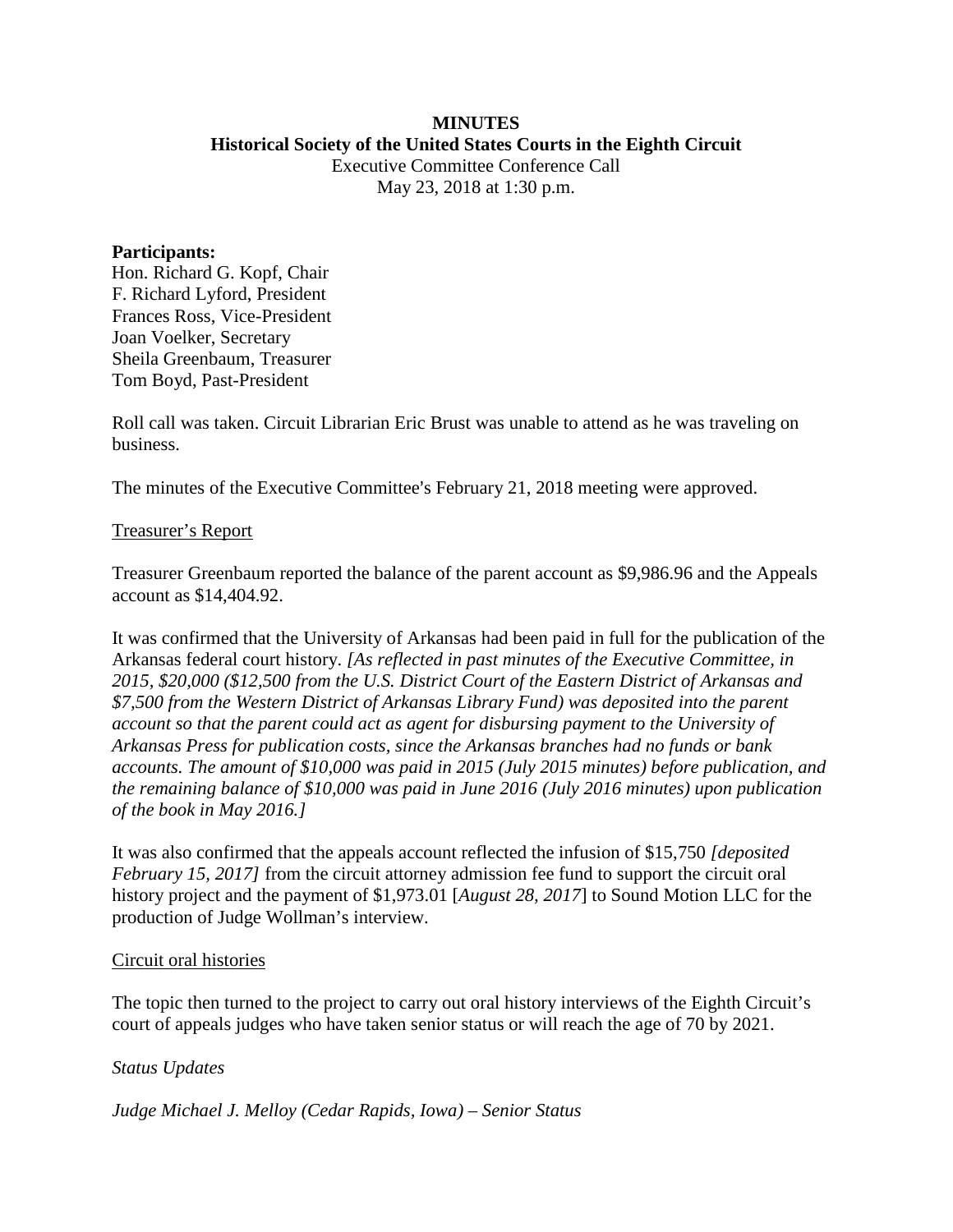Mr. Lyford said that Judge Melloy's Judicial Assistant told him that the Judge was unavailable to do the interview at present and that the Judge would contact Mr. Lyford at a later date.

#### *Judge James B. Loken (Minneapolis, Minnesota) – Age over 70*

Mr. Boyd said that Judge Loken is still willing to be interviewed but also was unable to do the interview when contacted. Mr. Boyd said that he will continue to pursue the interview.

## *Next Target Interviews*

*Judge Duane Benton (Kansas City, Missouri) – Turns 70 in 2020 Judge Bobby Shepherd (El Dorado, Arkansas) – Turns 70 in 2021*

It was discussed that efforts would be made to lay the ground work for these interviews. Frances Ross was going to ask Judge Morris Arnold his advice on who might undertake Judge Shepherd's oral history interview.

The discussion turned to costs. It was noted that oral history production costs typically range from \$1,500 to \$2,500 per interview. It was also confirmed that there were sufficient funds to cover oral history project costs. (See Treasurer's Report above for details.) Judge Kopf shared that he was able to secure the District of Nebraska's IT staff to record Judge Riley's interview and that a court reporter produced a transcript free of charge, declining Judge Kopf's offer to pay with his personal funds.

#### 2018 Judicial Conference in Des Moines

a) Board meeting, Thurs., Aug. 16, 4:15-5:15

Ms. Voelker reported that the Bench/Bar reception, originally scheduled to start at 6:30, was moved up to 5:00 and would go until 7:30.

1) Notice to branches

Ms. Voelker said that she had already sent a "save the date" message to the Board and would email an invitation at a later date requesting that RSVPs be sent to her. Chair Judge Kopf noted that one month's notice was sufficient.

# 2) Draft agenda

There were no changes suggested for the draft Board meeting agenda, which had been emailed to the Executive Committee prior to this meeting.

#### b) Election of new officers for 2 year term

The discussion turned to the need to elect the parent Society officers for the 2018-2020 term.

During the last meeting of the committee, it was noted that several longtime officers will need to step down in the near future. Chair Judge Kopf encouraged the current officers to commit to a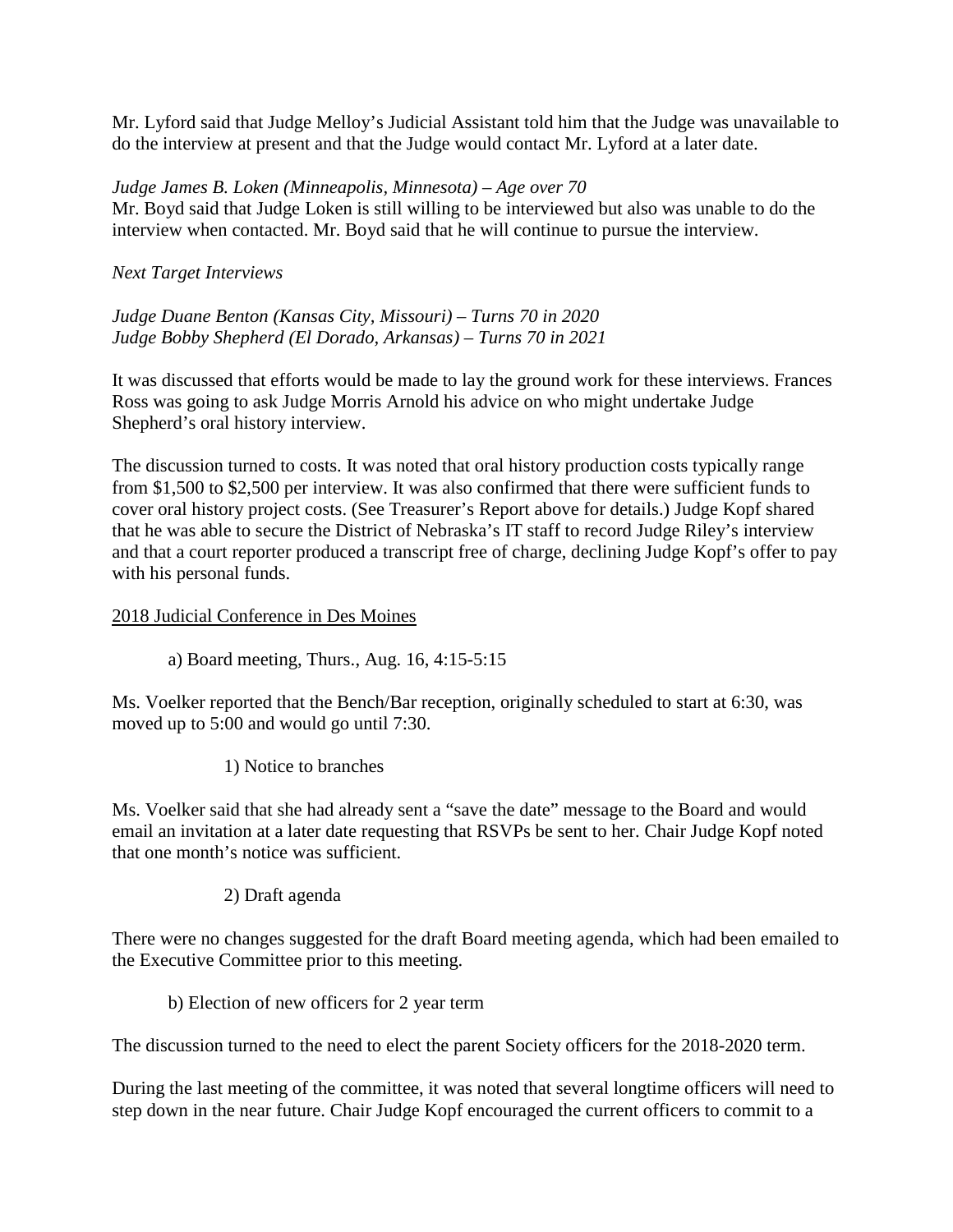two year term while, ideally, potential successors could be placed in shadowing roles and become acclimated. President Lyford indicated he could commit to a two year term, and Treasurer Greenbaum said that she would need to step down within one year. Vice President Frances Ross was not present during this portion of the call, as she had to leave the teleconference meeting at an earlier point, and it was already established during the last call that Secretary Voelker could commit to a two year term.

Prior to the teleconference meeting, two names were circulated to the Executive Committee as possible candidates to replace existing officers. Judge Kopf submitted the name and biographical sketch of Nick Batter, a lawyer in Omaha who helped Professors John Wunder and Mark Scherer with their book on the District of Nebraska and who holds a history degree from Harvard with high honors. Mr. Boyd submitted the name and biographical sketch of Dulce Foster, an accomplished lawyer in Minnesota and former law clerk to Judge Tunheim, who currently serves as treasurer of the Minnesota branch. It was agreed that both would make excellent officers.

Chair Judge Kopf suggested that under section 6(c) of the Bylaws, the Board could appoint assistants to shadow the existing officers. It was agreed that Nick Batter could be considered for the position of assistant vice president and that Dulce Foster for the position of treasurer, should each candidate agree. It was then agreed that Judge Kopf would speak with Nick Batter and that Mr. Boyd would speak with Dulce Foster to determine their willingness to serve and in what capacity. *[Judge Kopf has since contacted Nick Batter and let the Executive Committee know that Mr. Batter is willing to serve.]* Mr. Lyford asked Ms. Volker to make note of this for the Board meeting agenda.

Judge Kopf asked Treasurer Greenbaum if the IRS filings were difficult. Ms. Greenbaum said that once they were set up, the process was a secretarial function. Ms. Greenbaum did note, however, that if she did not have an attorney in her firm who generously addressed tax questions as they arise, she would not feel as comfortable in the positon of treasurer.

- c) Display area
	- 1) Recent historical publications

Mr. Lyford said that he had invited Mike Bieker of the University of Arkansas Press, the University of Iowa College of Law, and Drake University to display posters and/or flyers on their historical publications. [*He previously wrote letters to the Historical Society branches and to presses in the circuit, inviting them to display their historical books at the conference*.] The UI College of Law has prepared a poster, but it is not yet known if the other publishers will produce posters or flyers for the conference.

Mr. Lyford said that the Northern District of Iowa plans to display the book written by Judge O'Brien, *Donald E. O'Brien Federal Judge*, recently edited and published posthumously by the U.S. District Court for the Northern District of Iowa.

Judge Kopf indicated that the history of the Nebraska federal court, a project of the Nebraska branch, is now slated for publication in February 2019 but that he would find out if artwork was available for use in a pre-sale flyer to be made available at the conference.